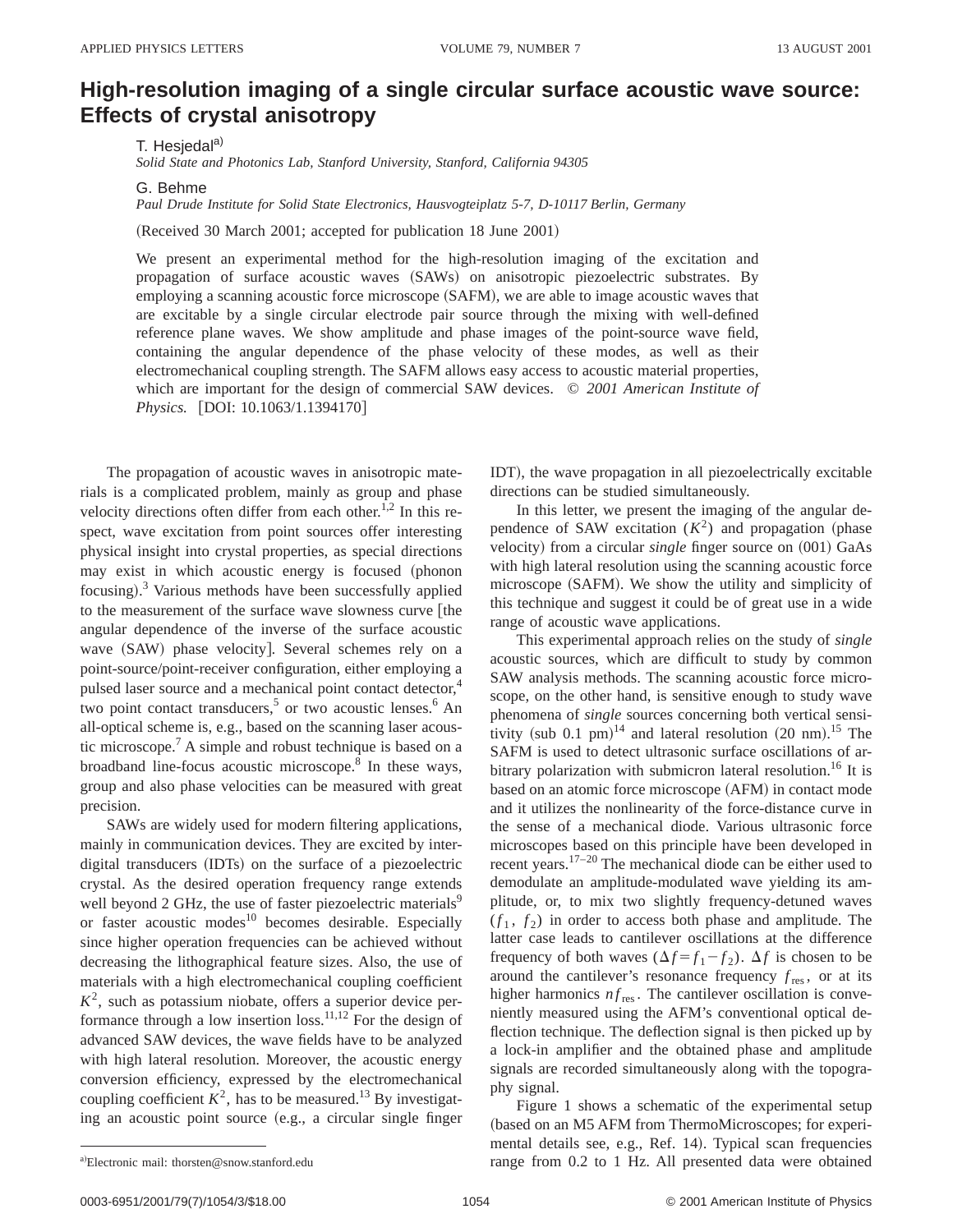

FIG. 1. Sketch of the SAFM experimental setup. The reference plane wave is launched towards the tip for sampling the complex radiation pattern of the single circular source.

using  $Si<sub>3</sub>N<sub>4</sub>$  microlevers (ThermoMicroscopes). The circular single source is illuminated by a reference plane wave field coming from the left-hand side  $(SAW)$  amplitude  $A_{ref}$  $\approx 0.1$  nm). Common rf input powers fed to the transducers are  $\geq 10$  dBm (electrically unmatched).

In order to simulate the expected SAFM amplitude and phase contrast, we developed a simple model, which is described in detail elsewhere.<sup>14</sup> It is based on the approximation of the nonlinear force acting on the cantilever by a power series. Since the frequency of surface oscillations due to SAWs is of the order of typically 100 MHz to some GHz and the resonance frequency of the cantilever is of the order of some 10 kHz, it is reasonable to neglect all odd power terms (in the low-frequency limit). Then, the next nonvanishing term is the quadratic term  $F \sim x_1 x_2$ . When two SAWs  $x_{1/2} = A_{1/2} \sin(\omega_{1/2}t)$  of different frequencies  $f_1$  and  $f_2$  are launched towards the tip, the force contains two components, one at the sum frequency  $\Omega = \omega_1 + \omega_2$  and one at the difference frequency  $\Delta \omega = \omega_1 - \omega_2$ . The oscillation at  $\Omega$  is averaged out, while the term at  $\Delta \omega$  can be picked up by a lock-in amplifier delivering the cantilever signal  $S_{\text{lever}}$ .

For the general case of two propagating SAWs with wave vectors  $\mathbf{k}_1$  and  $\mathbf{k}_2$  (where in general  $\mathbf{k}_1 / \mathbf{k}_2$ ), the cantilever signal becomes:  $S_{\text{lever}} = A(A_1, A_2) \cdot \sin[(\omega_1 - \omega_2)t]$  $+{\bf k}_1{\bf r}_1-{\bf k}_2{\bf r}_2$ . The *expected* SAFM amplitude signal (at  $(\Delta \omega)$  is independent of the position within an undisturbed wave field and depends only on both SAW amplitudes and the shape of the effective nonlinear force interaction.<sup>15</sup> It has to be pointed out that the amplitude contrast details in a given propagation direction are due to waves that are launched via electromagnetic crosstalk between the transducers and do not reflect the pristine amplitude distribution of the single source.<sup>21</sup> The SAFM phase, on the other hand, is determined by the difference of the contributing wave vectors  $\Delta$ **k**. In case of **k**<sub>1</sub>||**k**<sub>2</sub>, the spatial evolution of the phase signal will be linear with a periodicty of half the wavelength  $\lambda/2$  ( $\lambda = 2\pi/k_1 \approx 2\pi/k_2$ ). It must be noted that this simple picture holds only for the case that exactly two waves contribute to the mixing signal. This is generally not true as, for instance, wave scattering leads to additional waves.

Figure 2 shows a simulation of SAFM amplitude  $(a)$  and phase (b) for the investigated experimental problem based on this model (including cross talk). We took a circular source on an isotropic substrate with angle-independent coupling factor into account. The reference wave was launched from the left-hand side. The phase output was restricted to a  $2\pi$ range to make comparison with the measured phase easier  $(using a lock-in amplifier).$ **Downloaded 22 Apr 2002 to 195.37.92.158. Redistribution subject to AIP license or copyright, see http://ojps.aip.org/aplo/aplcr.jsp**



FIG. 2. Simulation of the SAFM amplitude (a) and phase (b) signal for the mixing of a plane wave with the wave field of an ideal circular source (without taking the substrate anisotropy or the electromechanical coupling strength into account).

The circular single SAW source under investigation was fabricated by electron beam lithography on  $(001)$  GaAs. The reference plane wave field was excited by a wide aperture split-finger IDT along a  $[110]$  direction at a frequency of 890 MHz ( $\lambda$ =3.2  $\mu$ m). The topography scan [Fig. 3(a)] shows the circular hot electrode (connected to rf phase), which is surrounded by a grounded ring electrode (connected to rf ground). The diameter of the inner circle is 4  $\mu$ m, the gap is 1  $\mu$ m wide, and the width of the outer ring is 2  $\mu$ m. Thus, the excitable wavelength range is from 1 to 7  $\mu$ m. This translates (at a fixed applied frequency of 890 MHz) to a covered phase velocity range from 890 to 6230 m/s where piezoelectrically excitable acoustic modes may be sampled.

The SAFM amplitude measurement [Fig.  $3(b)$ ] shows that directions parallel to and 90° off the reference propagation direction are preferred wave excitation directions. Most of the energy is radiated in a cruciform pattern defined by the crystalline directions with the highest electromechanical coupling coefficient. The behavior in the regions above and be-



FIG. 3. Circular single source [Al electrodes, inner diameter:  $4 \mu m$ , gap width: 1  $\mu$ m, (001) GaAs]: (a) topography, (b) amplitude, and (c) phase image. The plane sample wave was launched from the left at 890 MHz  $(\lambda)$  $=$  3.2  $\mu$ m). The amplitude (b) and phase (c) images show the excited wave field with the preferred excitation directions. (d) Polar plot of the electromechanical coupling coefficient for the true SAW (TSAW) and the pseudo SAW (PSAW).